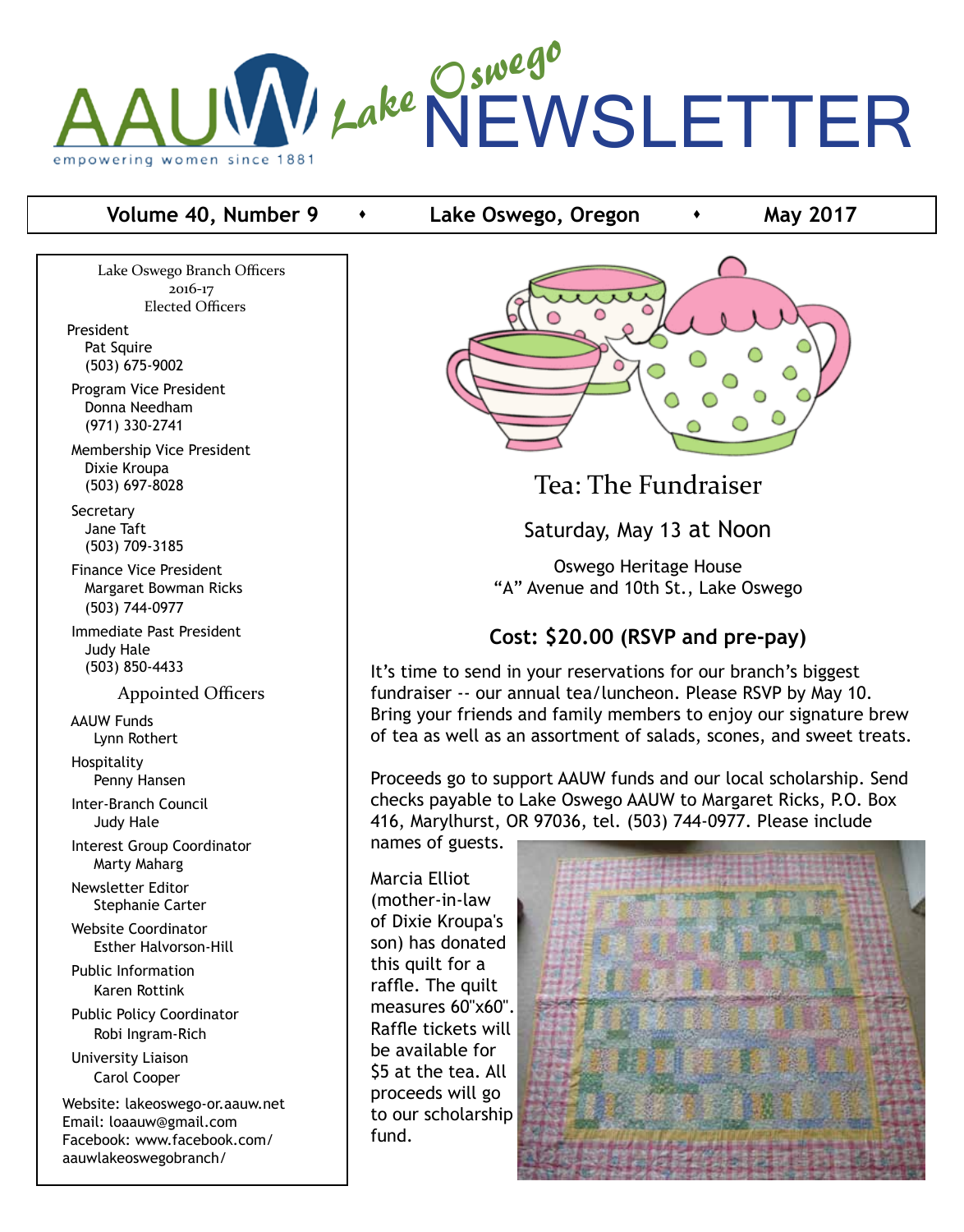#### **Page 2 •** May 2017



Photo of members at Women's March (front): Lynn Rothert and Jeanne-Marie Pierrelouis (back) Pat Squire and Marty Bankhead. Photographer: Mindy McCaslin.

# Squire's Scribblings

by Stephanie Carter for Pat

On January 21st, Pat and four of our branch members joined thousands of other women (and men) at the Portland Women's March. The mission of this grassroots effort is complementary to that of AAUW:

"We stand together in solidarity with our partners and children for the protection of our rights, our safety, our health, and our families - recognizing that our vibrant and diverse communities are the strength of our country." I

The march was about letting your voice be heard. Former President Obama tweeted in 2013: "Make sure your voice is heard. Let your leaders know what you expect of them. Let them know what you believe."

AAUW provides members with many opportunties to let their voice be heard. On February 14 AAUW members from across the state converged on the Capitol to speak with legislators and express their positions on issues that affect women, including a bill for fair pay. You can use the 2-minute activist site at AAUW to quickly communiate with legislators on issues of concern to you: http://www.aauw.org/what-we-do/ public-policy/two-minute-activist/.

Don't underestimate the power of one voice to bring change!

# Saying Goodbye to Dorothy Martin

#### by Carol Cooper

Dorothy Martin, long time member of AAUW and former LOAAUW board member, passed away peacefully on Thursday, April 6th, at Mary's Woods. Dorothy served as co-VP of Membership for 4.5 years. She also held other board offices including State Public Policy Chairperson and participated in many AAUW activities and special tasks. Dorothy was a member of two book groups, a bridge group and actively supported AAUW at the state and local level. She will be warmly remembered by her many friends and colleagues. Services are pending and will be announced.



Photo from left: Carol Cooper, Dorothy Martin and Susan Hornung.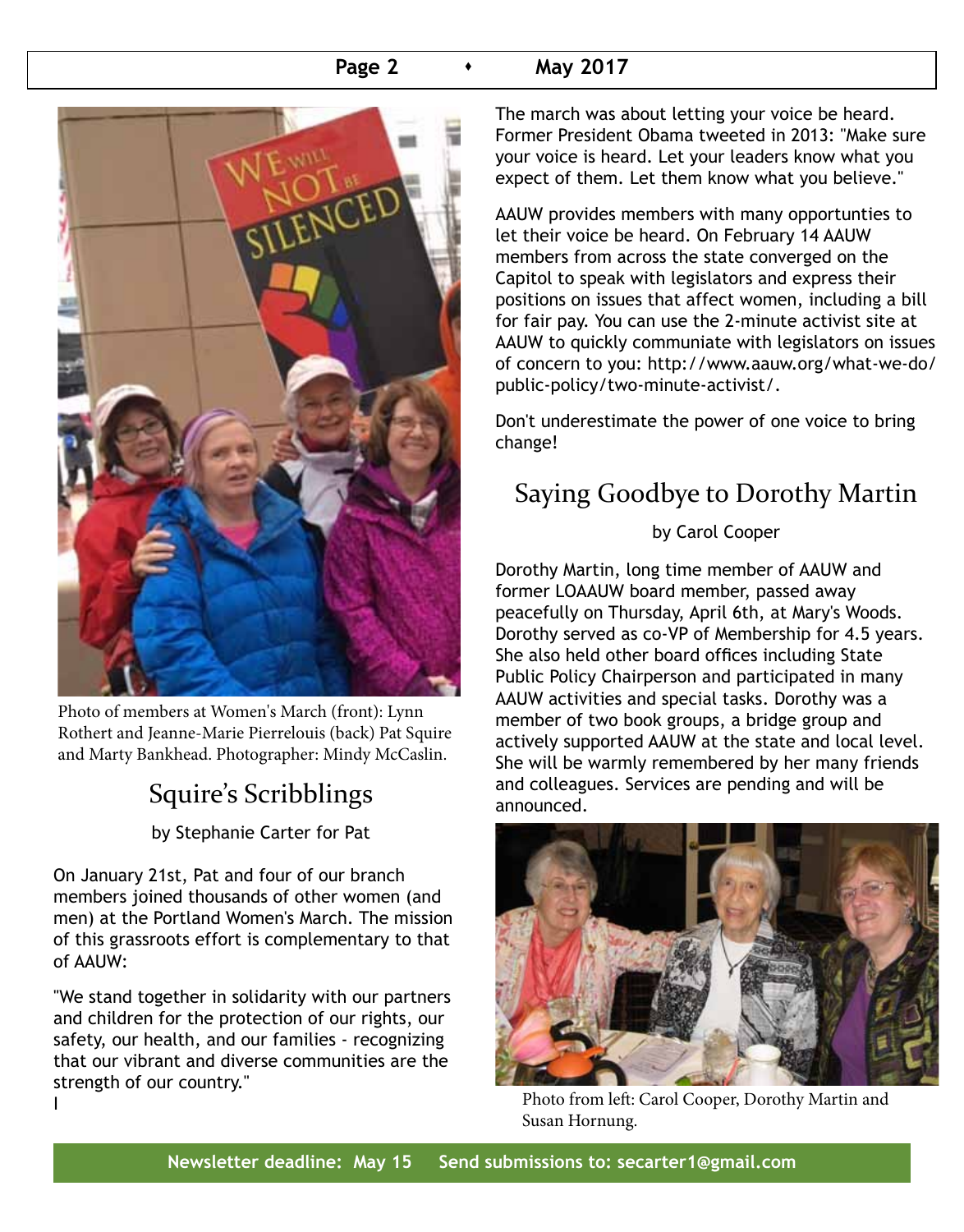# Installation of Officers & Honorees Brunch

By Jane Taft

On April 8 our branch held a brunch to celebrate several happenings -- to install officers for the coming year, to recognize two named gift honorees, and introduce our new members.



Photo, from left: Immediate State Past President Penney Hoodenpyle installs Nancy Dunis as Program VP and Pat Squire for a second term as President.

We honored two long term members, Barbara McDonald and Carol Cooper for their contributions to the branch.



Photo: Lynn Rothert presents award to Barbara McDonald. Seated: Marlene Orchard.

Named gift honoree Barbara McDonald has belonged to the branch since the early 1990's. She has served in many capacities over the years,

including two stints as public policy chair (a total of about ten years), an extended period as IBC delegate, and a term as Program VP. She has been on a number of nominating committees. More recently, she volunteered for the membership committee.

Barbara is a member of three book groups. Theatre has been a long-standing interest for her, as an actress and a producer. She starred in a number of OASIS productions. She is part of the Center Stage group. This winter she did a fantastic job of producing a Readers Theater production, *Breaking the Sound Barrier*, for our Lake Oswego Reads event.

She also enjoys her children and grandchildren. She's especially proud of her daughter, Patty, who is the first female District Attorney of Lane County.



Photo: Pat Squire hugs Carol Cooper as she presents her with the award.

Named gift honoree Carol Cooper is also a longtime member. She served as Membership VP for four years with Dorothy Martin and more recently stepped up to lead the membership committee when JoAnn Siebe was sidelined with medical issues. Carol has organized "get out the vote" campaigns for Marylhurst, receiving State recognition. She is also a member of the Tuesday Books group.

Carol serves as the branch's liason with Marylhurst University. One of the pleasures of that role is getting to meet and keep the branch informed about the annual schoolarship recipient.

We thank Carol for her constant support of our branch and willingess to lend a hand whenever needed.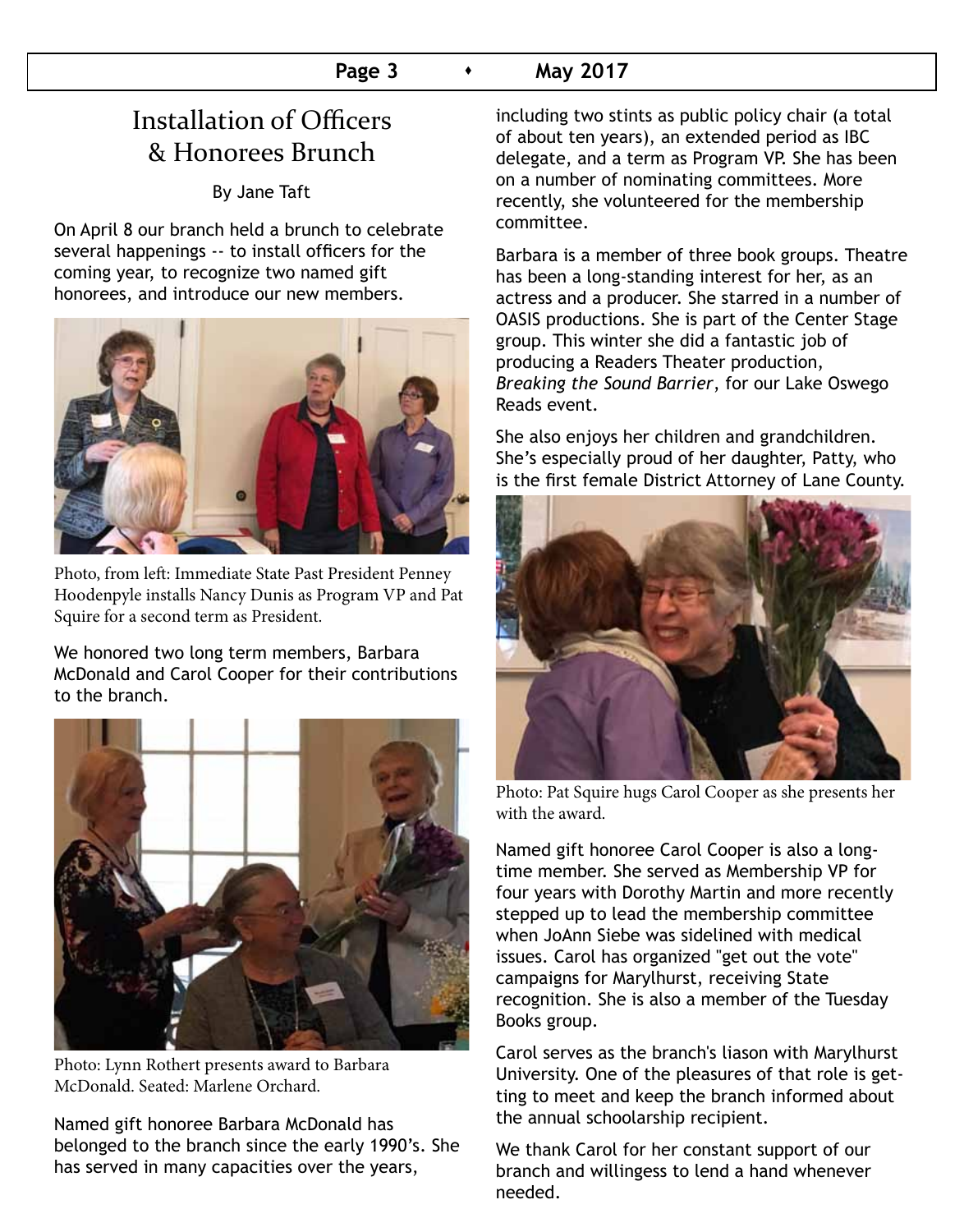### **Page 4 • May 2017**



Photo: Donna Needham talks with Barbara Buckley.



Photo (above): Margaret Ricks presents Pat Squire with scarf as appreciation for her serve as President; (right, from left): Suzanne Kaveckis, Carole Bailey and Vicki Clark



Photo, from left: Scholarship recipient Lisa Gardner, Jeanne-Marie Pierrelouis, Mary Pat Silveira and Marty Maharg



Photo, from left: Martha Schrader, Diana Bower, Sharon Hawley and Anne Redman

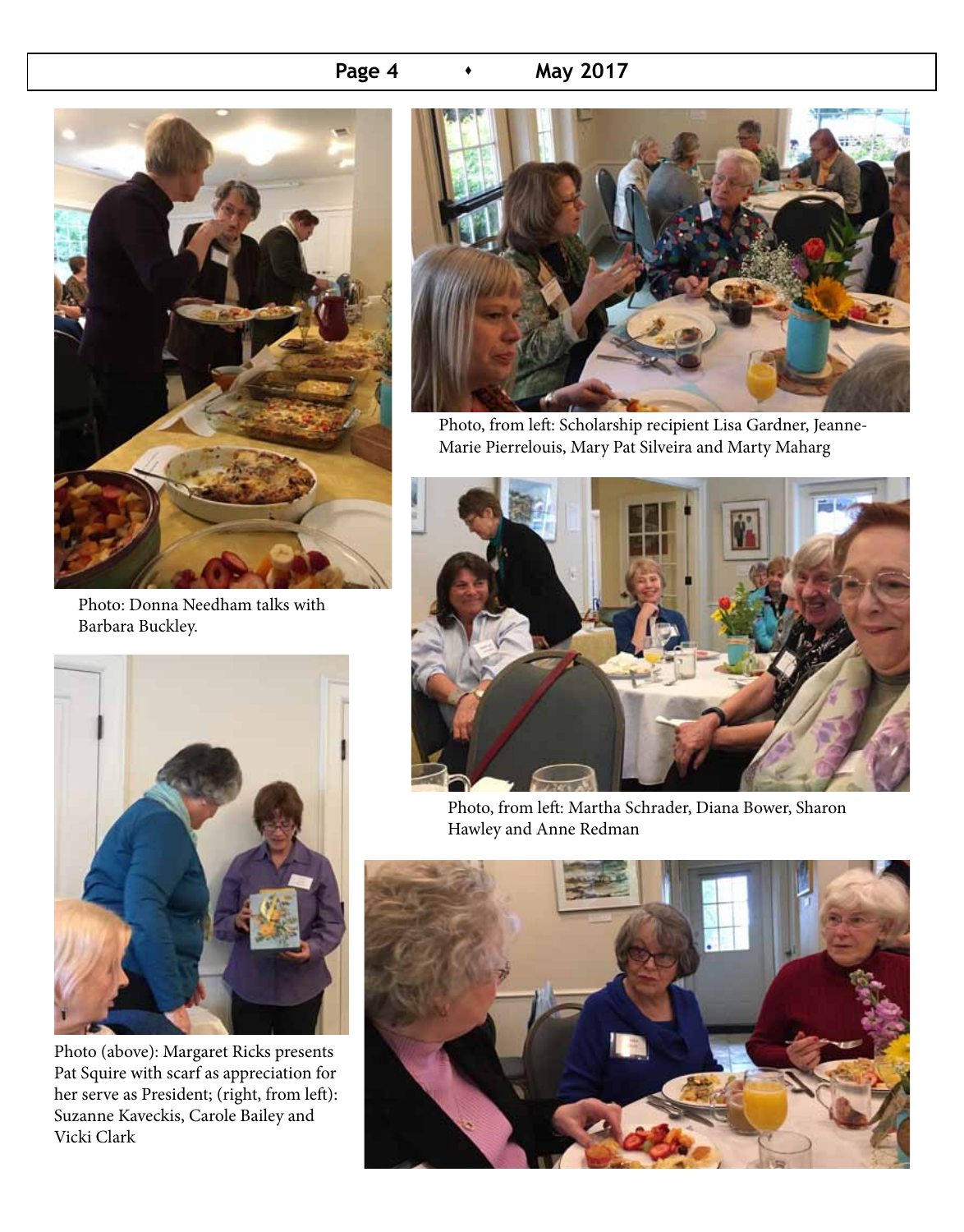# Lake Oswego Historic Home Tour

By Nancy Dunis

Date: Saturday May 20, 10am-4pm. Cost: Members \$25, Non-members \$30 Reserve your tickets now by going to www.oswegoheritage.org, by calling (503) 635-6373 or directly at 398 – 10th Street in Lake Oswego.

This year marks the tenth anniversary of the Oswego Heritage Council's historic home tour. Seven historic properties will be featured this year: three homes in First Addition, a home in Old Town, two properties in what used be the Hazelia area (McVey south to the Tualatin River), and the Oswego Heritage House and Museum where our branch meetings are held.

Tour-goers will have the opportunity to chat with descendants of some of the homes; meet the designer who did the major remodel of one of the historic homes; experience early Oswego pioneer life; ride the restored 1945 Chevy school bus. You may even run into a Linus Pauling look-alike along the way. Although not a resident of Oswego, his grandparents lived here and he and his wife Ava Helen are buried in Oswego Pioneer Cemetery.

Tour 2017 is going to be very exciting and unique – architectural history combined with cultural history, wine and fudge tasting, and costumed storytellers telling stories about some of Oswego's early prominent pioneers.

One of our members, Nancy Niland, is the Executive Director of the Oswego Heritage Council and several of our members have acted as volunteers in the homes on tour day.

# Anne Redman Creates Silk Scarves for Branch Fundraiser

Member Anne Redman recently lent her considerable artistic skills to the branch by creating and producing two lovely silk scarf designs that our branch can use as a fundraiser. She has assigned the copyright for the scarves to the branch. All proceeds from scarf sales will be donated to the AAUW LO Scholarship Fund to further our mission of advancing equity for women and girls.

The scarves come in light green or in apricot colors. The scarf designs include an AAUW symbol along with flowers, butterflies, birds and many insects. The scarves will be available for purchase for \$50 (or \$40 for members) at the upcoming tea and by order. Send orders and payment to AAUW Lake Oswego, P.O. Box 416, Marylhurst, OR 97036.





Photo: Anne Redman displays "spring" scarf while Karen Rottink displays "fall" scarf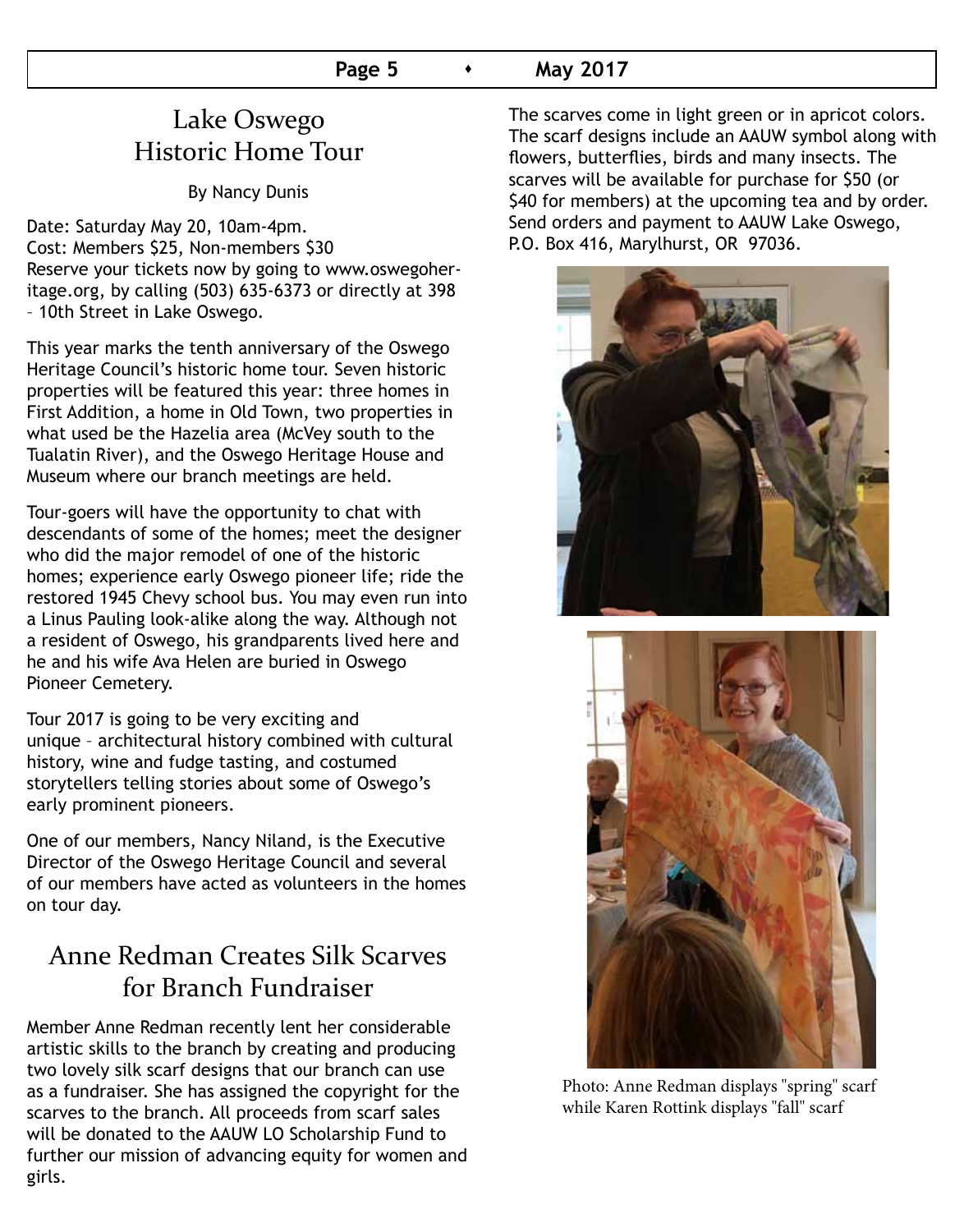# **Page 6**  $\longrightarrow$  **May 2017**

#### AAUW Lake Oswego Branch Membership Application and Dues Statement 2017-18

Please print. Renewing members need only indicate changes or corrections.

|                                                            |                                                        |  |                                                                                 |  | Initial           |  |  |  |  |  |  |
|------------------------------------------------------------|--------------------------------------------------------|--|---------------------------------------------------------------------------------|--|-------------------|--|--|--|--|--|--|
|                                                            | Spouse's name                                          |  |                                                                                 |  |                   |  |  |  |  |  |  |
|                                                            |                                                        |  |                                                                                 |  |                   |  |  |  |  |  |  |
|                                                            |                                                        |  |                                                                                 |  |                   |  |  |  |  |  |  |
|                                                            |                                                        |  |                                                                                 |  |                   |  |  |  |  |  |  |
|                                                            |                                                        |  |                                                                                 |  |                   |  |  |  |  |  |  |
|                                                            |                                                        |  |                                                                                 |  |                   |  |  |  |  |  |  |
|                                                            |                                                        |  |                                                                                 |  |                   |  |  |  |  |  |  |
| Please put additional degrees on back of page or add note. |                                                        |  |                                                                                 |  |                   |  |  |  |  |  |  |
| $\square$ New                                              | $\Box$ Renewing $\Box$ Life                            |  | $\Box$ Honorary Life $\Box$ Dual                                                |  | $\square$ Student |  |  |  |  |  |  |
|                                                            | Please make checks payable to: AAUW Lake Oswego Branch |  | Send checks to: Margaret Bowman Ricks, LOAAUW, PO Box 416, Marylhurst, OR 97036 |  |                   |  |  |  |  |  |  |
| \$49 National Association Dues                             |                                                        |  | *\$46 of your annual dues is tax deductible.                                    |  |                   |  |  |  |  |  |  |
| \$16 State Dues                                            |                                                        |  | \$3 supports our lobby efforts and \$1 is for the                               |  |                   |  |  |  |  |  |  |
| \$17 Branch Dues                                           |                                                        |  | Oregon Newsletter. Your dues may be                                             |  |                   |  |  |  |  |  |  |
| \$82 Total Dues*                                           |                                                        |  | deductible as a business expense.                                               |  |                   |  |  |  |  |  |  |
|                                                            |                                                        |  | ** Student dues (undergraduate only) \$16 is tax deductible.                    |  |                   |  |  |  |  |  |  |
| Amount enclosed ___________                                |                                                        |  | *** \$25 Student Affiliate Dues                                                 |  |                   |  |  |  |  |  |  |
|                                                            | Check # ____________Date_________                      |  |                                                                                 |  |                   |  |  |  |  |  |  |
|                                                            |                                                        |  |                                                                                 |  |                   |  |  |  |  |  |  |

# Participate! Share your skills and talents

- \_\_\_\_Food Preparation
- SKILLS BRANCH SUPPORT INTEREST GROUPS *Monthly programs & Events Book Groups* \_\_\_\_Computer \_\_\_\_Greeter at Events \_\_\_4th Tuesday – morning Latabase Management Lating Program Ideas 2014 Latabase 2014 Management Charles Program Ideas \_\_\_\_Website Maintenance \_\_\_\_Newsletter Distribution \_\_\_4th Friday – morning \_\_\_\_Desktop Publishing \_\_\_\_Publicity Distribution \_\_\_2nd Monday - morning \_\_\_\_Newsletter Editor \_\_\_\_Directory Management \_\_\_\_Photography \_\_\_\_Food Preparation *Bridge Groups* \_\_\_\_Writing/Editing \_\_\_\_Holiday Gala \_\_\_Laffalot, 2ndMonday \_Table Decoration \_\_\_\_\_\_\_\_\_\_\_\_\_\_\_\_\_\_\_\_\_New Member Friend \_\_\_\_\_\_\_\_\_\_\_\_\_\_\_\_\_\_\_\_\_\_\_3rd Wednesday \_\_\_\_Fund Raising Other\_\_\_\_\_\_\_\_\_\_\_\_\_\_\_\_ *Other Groups*
	-
	-
	- \_\_\_\_Design/Graphics \_\_\_\_Set up/Take Down \_\_\_2nd Wed. Mystery noon
		-
		-
		-
		-

- 
- 

- \_\_\_Lunch Bunch-3rd Tuesday
- Other\_\_\_\_\_\_\_\_\_\_\_\_\_\_ \_\_\_Delightful Dining
	- \_\_\_Explore Northwest
	- \_\_\_Portland Center Stage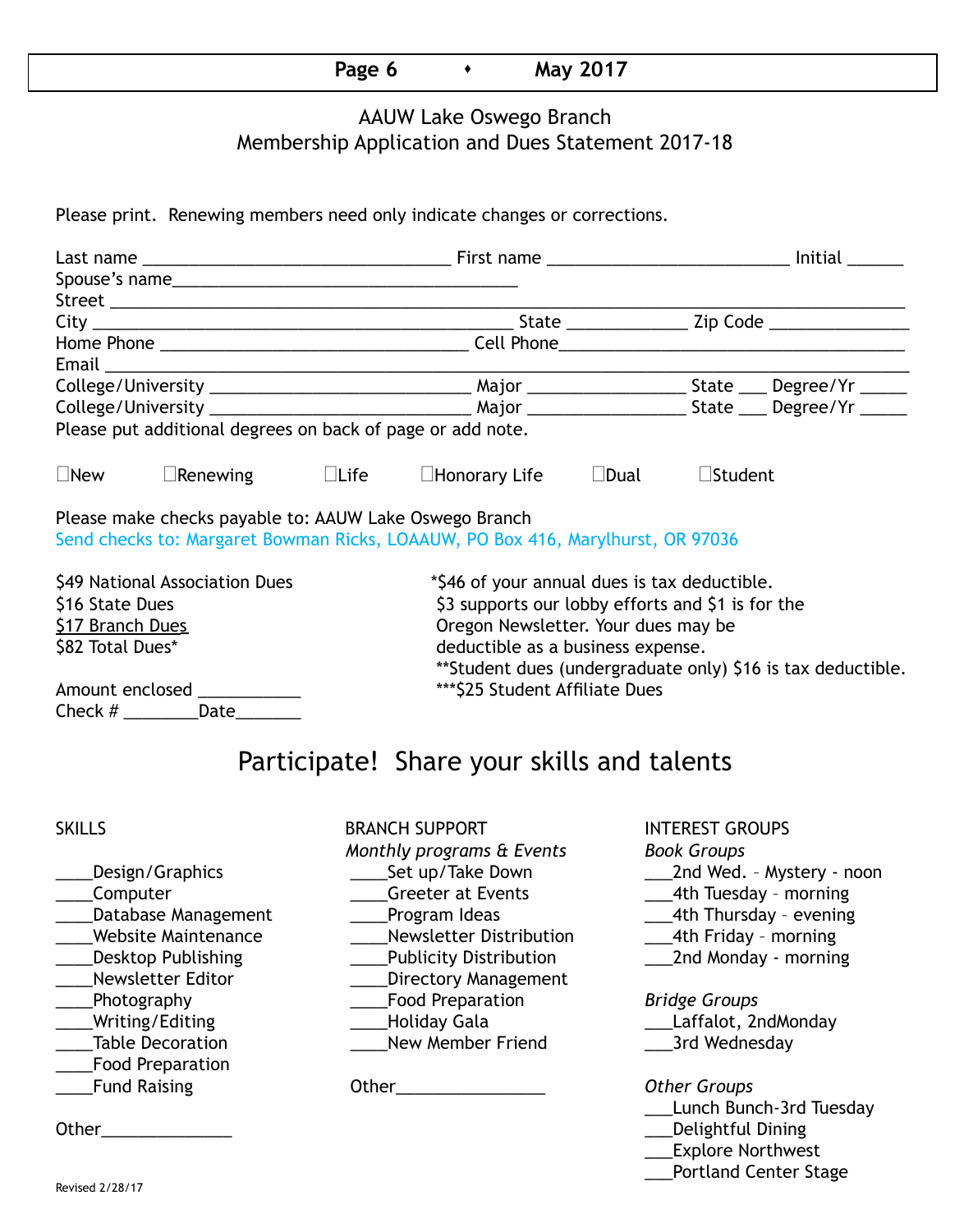#### **Page 7 • May 2017**

## 2017 LO AAUW Donation Form

Name was also as a set of  $\sim$  200  $\mu$  . The set of  $\mu$  and  $\mu$  and  $\mu$  and  $\mu$ 

Address \_\_\_\_\_\_\_\_\_\_\_\_\_\_\_\_\_\_\_\_\_\_\_\_\_\_\_\_\_\_\_\_\_\_\_\_\_\_\_\_\_\_\_\_\_\_\_\_\_\_ City/State/Zip \_\_\_\_\_\_\_\_\_\_\_\_\_\_\_\_\_\_\_\_\_\_\_\_\_\_\_\_\_\_\_\_\_\_\_\_\_\_\_\_\_\_\_\_

**LOCAL SCHOLARSHIP DONATION:**

\$\_\_\_\_\_\_\_\_\_\_\_ Donation Amount **—** Write check to *Lake Oswego AAUW* PLEASE NOTE: THIS DONATION IS **NOT** TAX DEDUCTIBLE

#### **NATIONAL AAUW FUNDS DONATION:**

\$\_\_\_\_\_\_\_\_\_\_\_ Donation Amount **—** Write check to *AAUW Funds*

ALL NATIONAL CONTRIBUTIONS ARE FULLY TAX DEDUCTIBLE

Giving unrestricted gifts to AAUW FUNDS (#9110) provides support where needed most, but you can choose a specific fund:

**[ ] #9110 General Foundation Support — Allocated where most needed** 

[ ] #9170 Eleanor Roosevelt Fund **—** Supports AAUW research studies

[ ] #4337 Public Policy Fund **—** Supports advocacy for laws fair to women

[ ] #3999 Legal Advocacy Fund **—** Supports legal rights for those facing discrimination

[ ] #4339 Leadership Programs Fund **—** Supports programs like NCCWSL

[ ] AAUW National Tech Trek Program

Gifts of \$100–\$174 confer membership in the Oregon Century Club Gifts of \$175 or above confer membership in the Oregon Century Club Plus

Gifts of \$25 or more to either local scholarship or AAUW Funds may be designated to honor a friend or loved one.

This gift is a memorial (deceased) to \_\_\_\_\_\_\_\_\_\_\_\_\_\_\_\_\_\_\_\_\_\_\_\_\_\_\_\_\_\_\_\_\_\_

This gift is a tribute (living) to \_\_\_\_\_\_\_\_\_\_\_\_\_\_\_\_\_\_\_\_\_\_\_\_\_\_\_\_\_\_\_\_\_\_

Acknowledgement should be sent to:

Name \_\_\_\_\_\_\_\_\_\_\_\_\_\_\_\_\_\_\_\_\_\_\_\_\_\_\_\_\_\_\_\_\_\_\_\_\_\_\_\_\_\_\_\_\_\_\_\_\_\_\_\_

Address \_\_\_\_\_\_\_\_\_\_\_\_\_\_\_\_\_\_\_\_\_\_\_\_\_\_\_\_\_\_\_\_\_\_\_\_\_\_\_\_\_\_\_\_\_\_\_\_\_\_

**Send this form and check to: LO AAUW, PO Box 416, Marylhurst, Oregon 97036**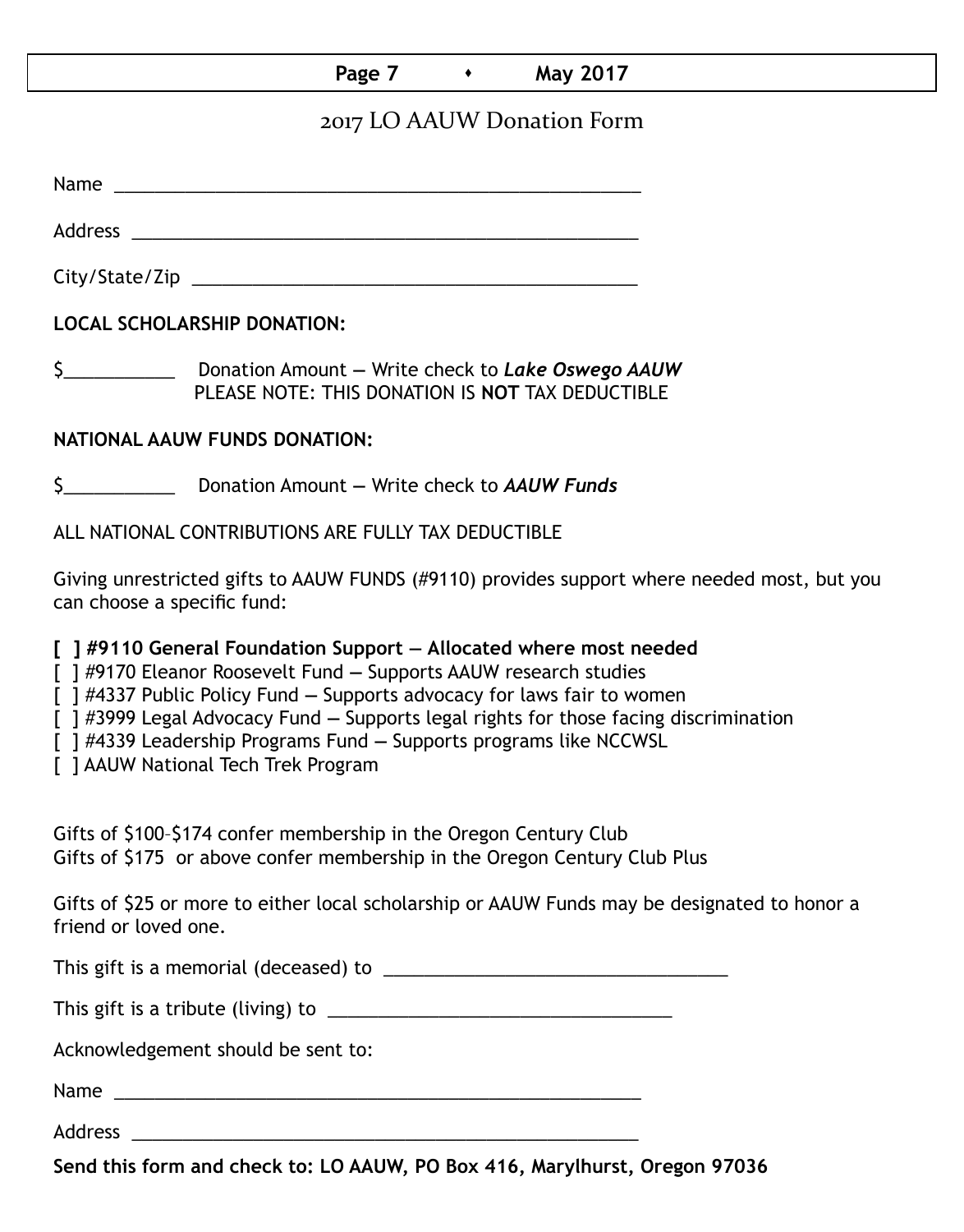# Interest Group Activities

#### **Fourth Tuesday Books 4th Tuesday at 11:00 a.m.**

Date: May 23

Book: *Astoria* by Peter Stark Location: Szechuan Kitchen, Lake Oswego For more information, contact Dixie Kroupa, (503) 697-8028, dixie.kroupa@comcast.net

#### **Murder by the Book 2nd Wednesday at 12:00 p.m.**

Date: May 10

Book: *Murder on a Girls' Night Out* by Anne George Leader: Jane Taft

Location: 4949 Meadows Rd., Suite 200, Lake Oswego

Bring your lunch, refreshments provided. For more information, contact Jane Taft, (503) 709-3185, taft.jane@gmail.com or Stephanie Carter, (971) 285-5882, secarter1@gmail.com

#### **Interpretive Books 3rd Thursday at 9:30 a.m.**

Date: May 18

Book: *The Little Paris Bookshop* by Nina George Leader: Donna Saffir Hostesses: Bonnie Nord For more information, contact Laura Eyer, (503) 982-3522, eyerlaura@gmail.com or Linda Watkins, (503) 694-2334, l.and.m.watkins@gmail. com

#### **Thursday Evening Books 4th Thursday at 7:00 p.m.**

Date: May 25 Book: *Last Train to Istanbul* by Ayse Kuln Leader: Judy Hale Hostess: Robi Ingram-Rich For more information, contact Suzanne Kaveckis, (503) 678-1641, smkaveckis@icloud.com

#### **Friday Books 4th Friday at 10:00 a.m.**

Date: May 26 Book: *Maisie Dobbs* by Jacqueline Winspear Leader: Annie Arkebauer

This group meets at the West Linn Public Library (Bamboo Room).

For more information, contact Irene Romero, (503) 657-6159, ireneromero@mac.com

#### **Non-Fiction Books 2nd Monday at 10:00 a.m.**

Date: May 8 Book: *The Rainbow Comes and Goes* by Anderson Cooper Location: Cortona Room at Nicoletta's Table For more information, contact Sharon Callen at Sharonlcallen@gmail.com or (503) 505-0935

#### **Portland Center Stage Date and Time Vary**

Season ticket holders for the Portland Center Stage's Thursday matinees will enjoy a year of musicals, dramas and comedies.

**If you are interested in joining this Thursday noon group, please contact Betty. There are two options for season tickets, six shows on the Main Stage for around \$310-315 or nine shows including three in the Ellyn Bye Studio downstairs for around \$440-450. The shows are a combination of musicals (e.g., "Fun Home", "Major Barbara" and "Astoria"). Betty needs to reserve seats at beginning of May.** Betty Barber's contact information is: (503) 675-0594, barberbc@ yahoo.com

#### **Laffalot Bridge 2nd Monday at 1:00 p.m.**

Dates: May 8

Location: Home of Betty Barber

This group is accepting new members. If you would like to join or be added to the substitute list or for more information, contact Bettirae Willis, (503) 891-6232 (cell), bewillis@easystreet.net

#### **Third Wednesday Bridge 3rd Wednesday at 1:00 p.m.**

Date: May 17 If you would like to be added to the substitute list, or for more information, contact Penny Hansen, (503) 636-7255, pennyhansen@comcast.net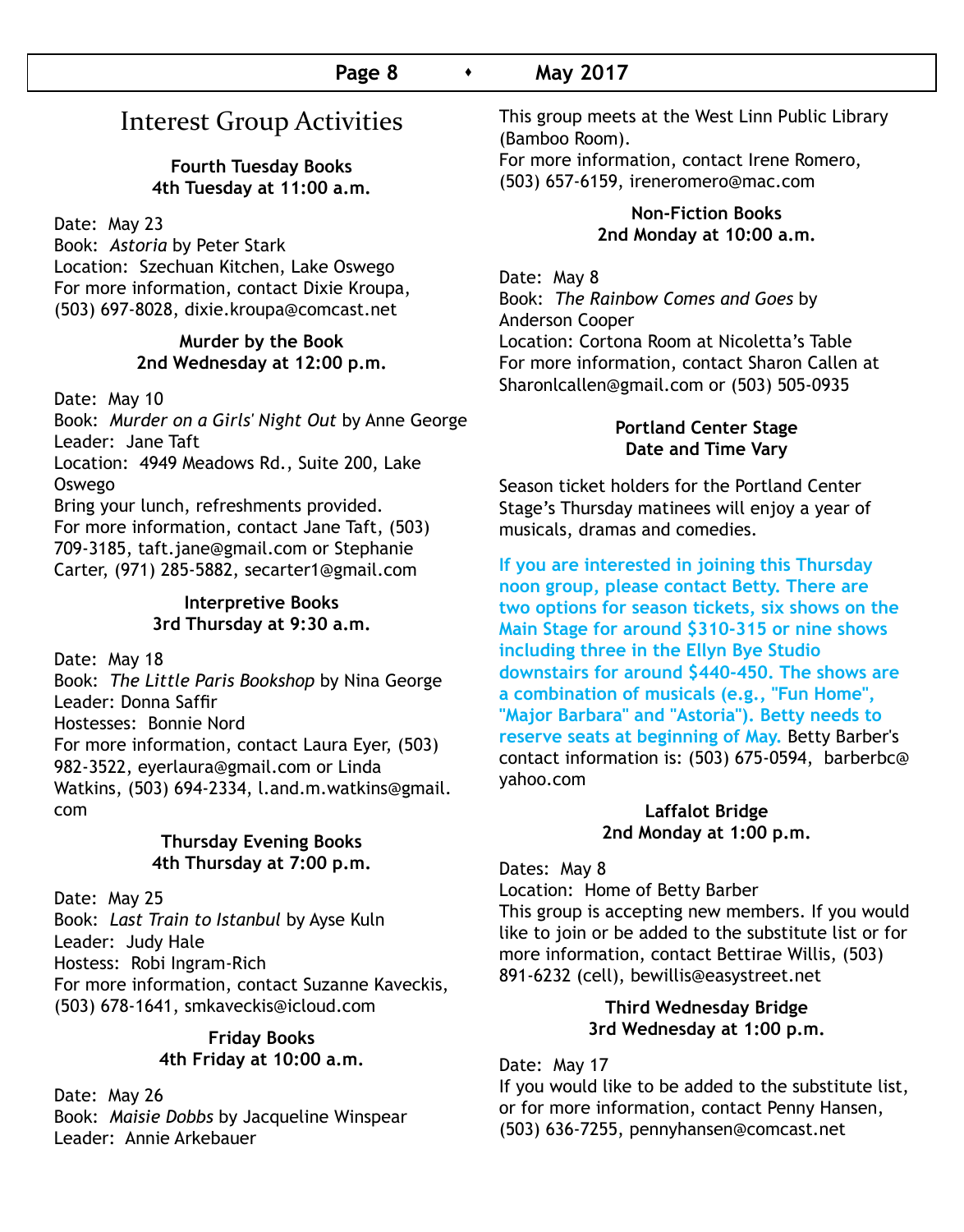# May 2017

| Sunday         | Monday                                                        | Tuesday                                 | Wednesday                                 | Thursday                                 | Friday                                 | Saturday               |
|----------------|---------------------------------------------------------------|-----------------------------------------|-------------------------------------------|------------------------------------------|----------------------------------------|------------------------|
|                | $\mathbf{1}$                                                  | $\overline{2}$                          | $\mathbf{3}$<br>Board<br>Meeting          | $\overline{\mathbf{4}}$                  | 5                                      | 6                      |
| $\overline{7}$ | 8<br>Non-Fiction<br><b>Books</b><br>Laffalot<br><b>Bridge</b> | 9                                       | 10<br>Murder by<br>the<br>Book            | 11                                       | 12                                     | 13<br>Tea/<br>Luncheon |
| 14             | 15                                                            | 16<br>Lunch<br><b>Bunch</b>             | 17<br>Third<br>Wednesday<br><b>Bridge</b> | 18<br>Interpretive<br><b>Books</b>       | 19                                     | 20                     |
| 21             | 22                                                            | 23<br>Fourth<br>Tuesday<br><b>Books</b> | 24                                        | 25<br>Fourth<br>Thursday<br><b>Books</b> | 26<br>Fourth<br>Friday<br><b>Books</b> | 27                     |
| 28             | 29                                                            | 30                                      | 31                                        |                                          |                                        |                        |

#### **Lunch Bunch 3rd Tuesday at 11:30 a.m.**

Date: May 16

Location: The White Orchid, 18740 Willamette Drive, West Linn, (503-699-699) shares the building with the Bugatti Restaurant. The White Orchid features authentic Thai Cuisine.

To be added to the email list or to RSVP please send an email to Terry Hyland at twh20eagle@ comcast.net. For other questions contact Connie Irwin at irwinconnie44@gmail.com.